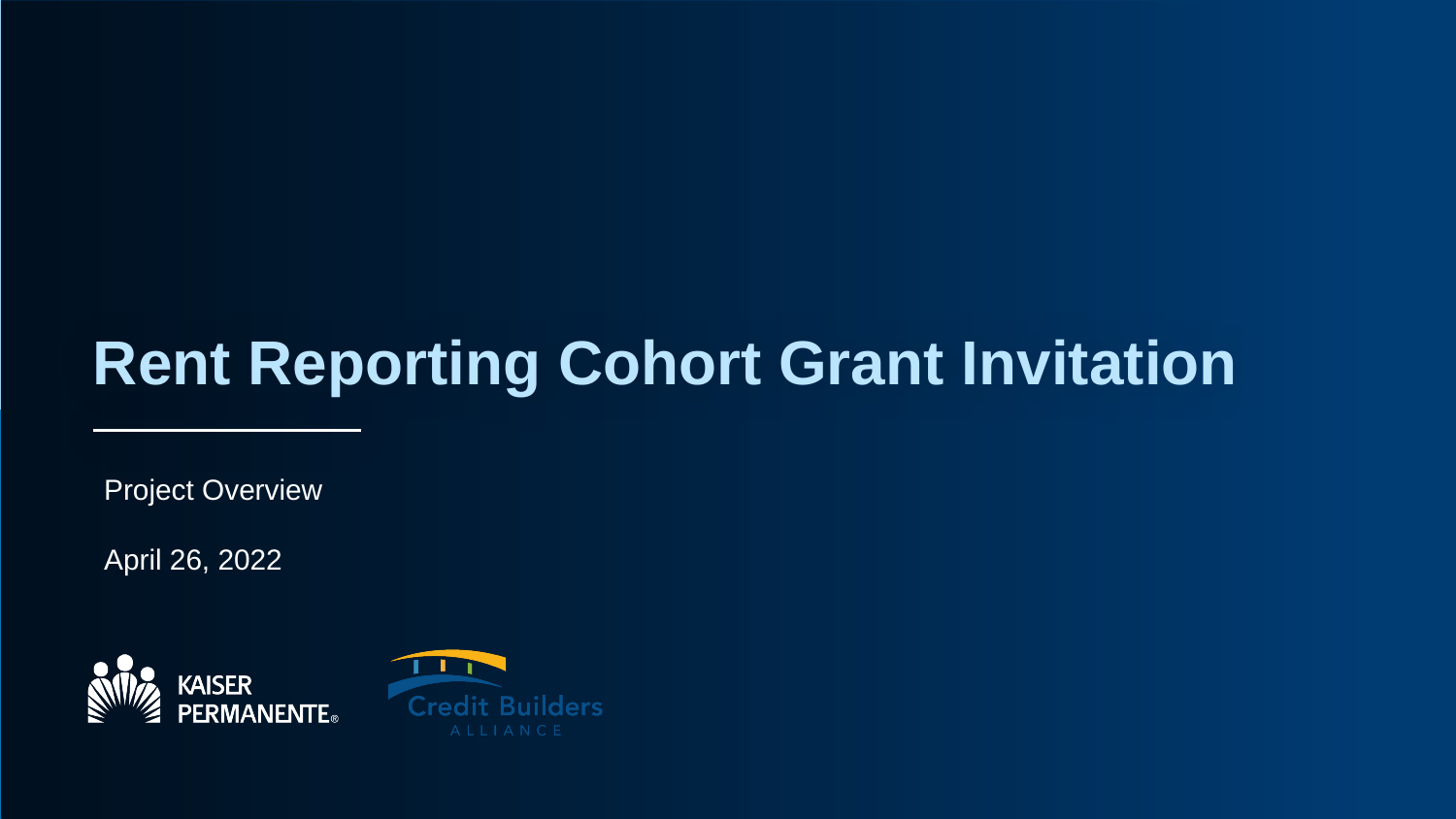# About Kaiser Permanente

**OUR MISSION:** To provide high quality, affordable health care services and to improve the health of our members and the communities we serve. **OUR VISION:** We are trusted partners in total health, collaborating with people to help them thrive and creating communities that are among the healthiest in the nation.





 $\mathcal{C}^{\text{max}}_{\text{max}}$  is a point  $\mathcal{C}^{\text{max}}_{\text{max}}$  inc. In contract  $\mathcal{C}^{\text{max}}_{\text{max}}$ Copyright © 2017 Kaiser Foundation Health Plan, Inc.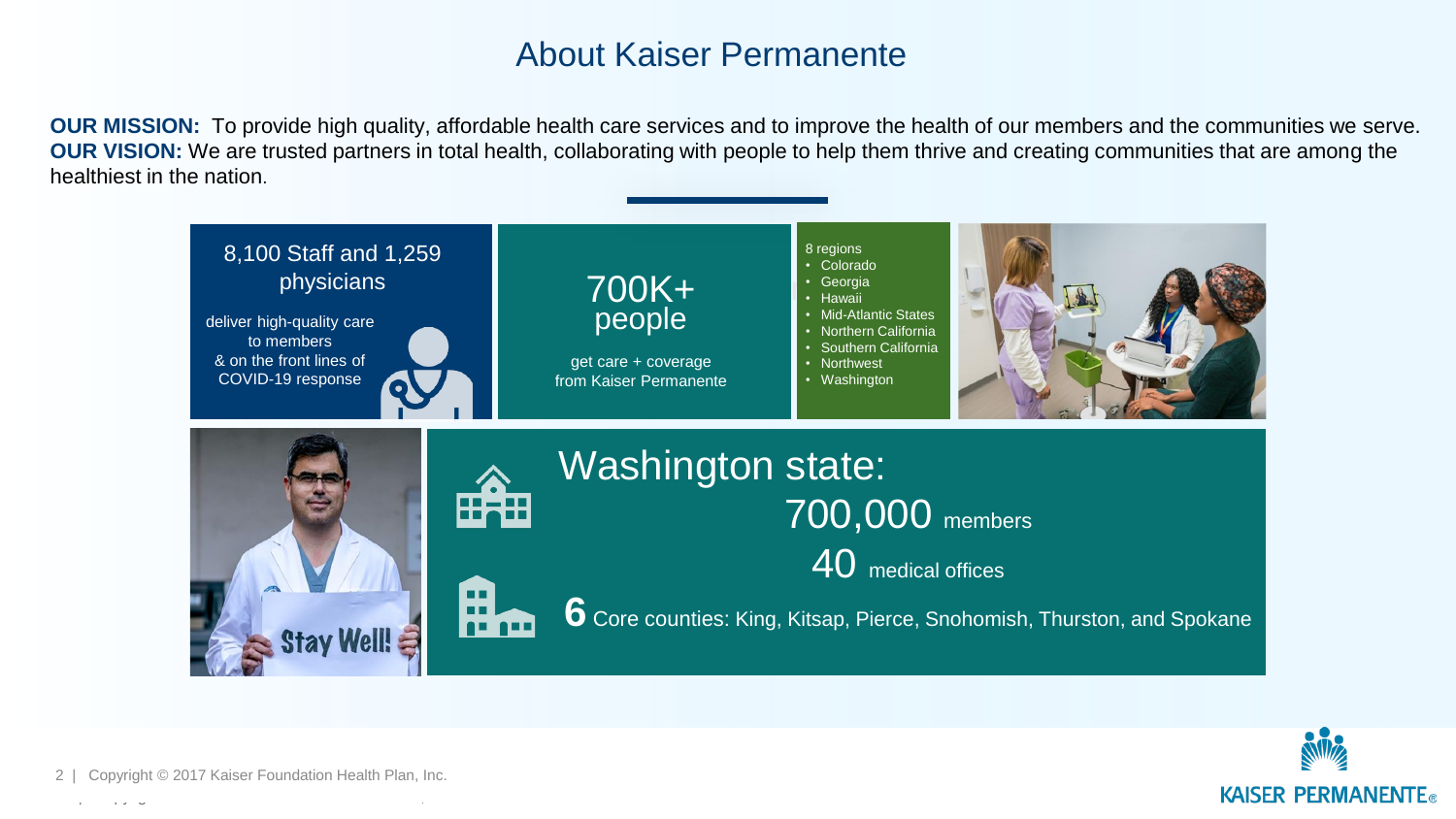# **Moving upstream to address social factors impacting health**

Kaiser Permanente's commitment to Community Health

As the nation's largest nonprofit integrated health system, **Kaiser Permanente is mission-driven to improve health and wellbeing** in the communities we serve.

Through our resources, reach and partnerships, we are **uniquely able to look upstream to deliver beyond health care and meaningfully address the social needs and community factors** that contribute to total health.

Kaiser Permanente is **fast-tracking efforts to broaden the scope of our care and services to address all the factors that affect people's health**, including having a safe place to live, enough money in the bank, healthy meals and meaningful social connections.

**Now is a time when our commitment to health and our values compel us to do all we can to create more healthy years for everyone.**



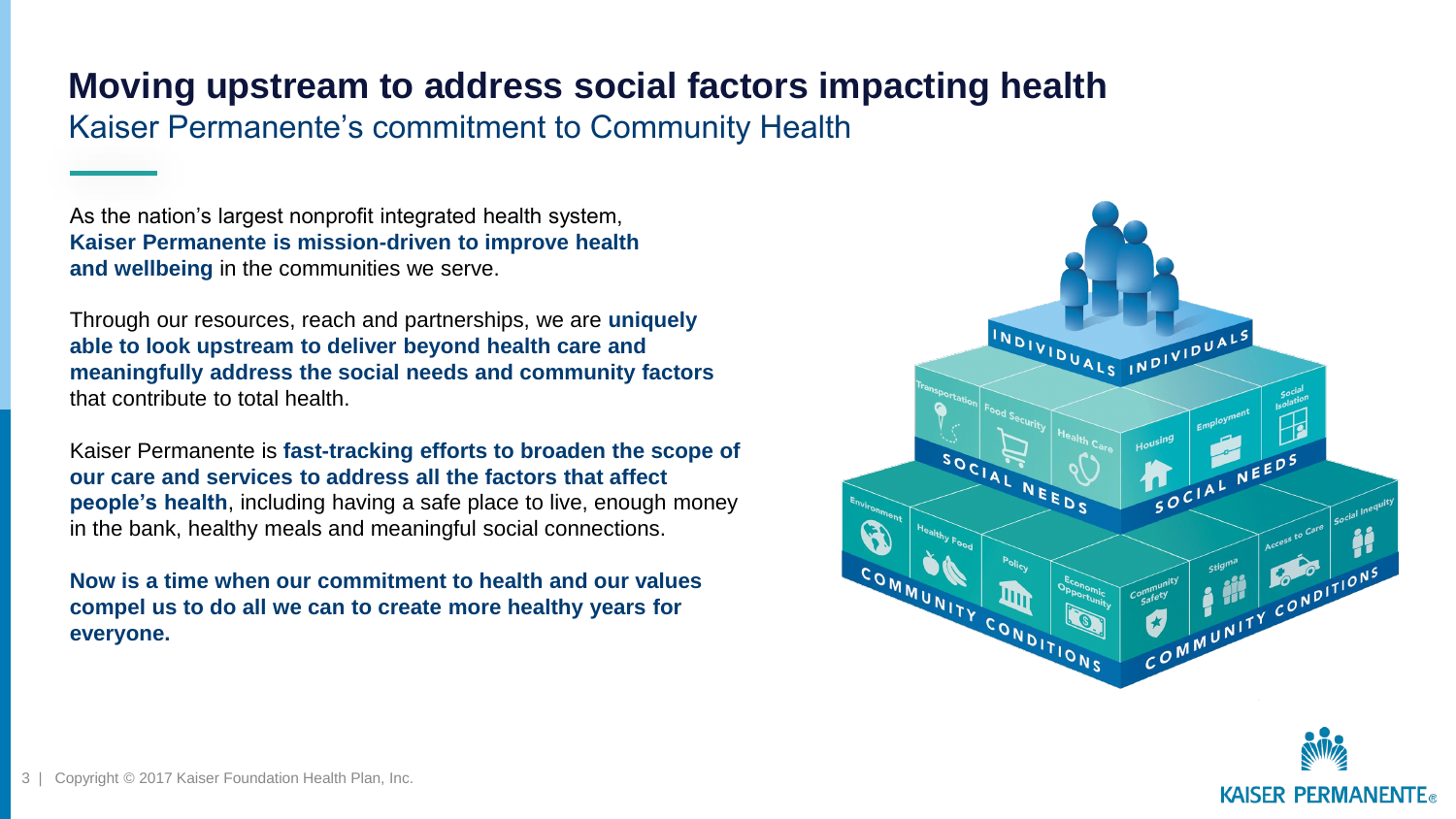# Our vision for impact

# **Economic opportunity national strategy**

Economic Opportunity is foundational for overall health. Our strategy seeks to **advance economic justice and reduce racial wealth gaps** across our communities at systemic and individual levels.

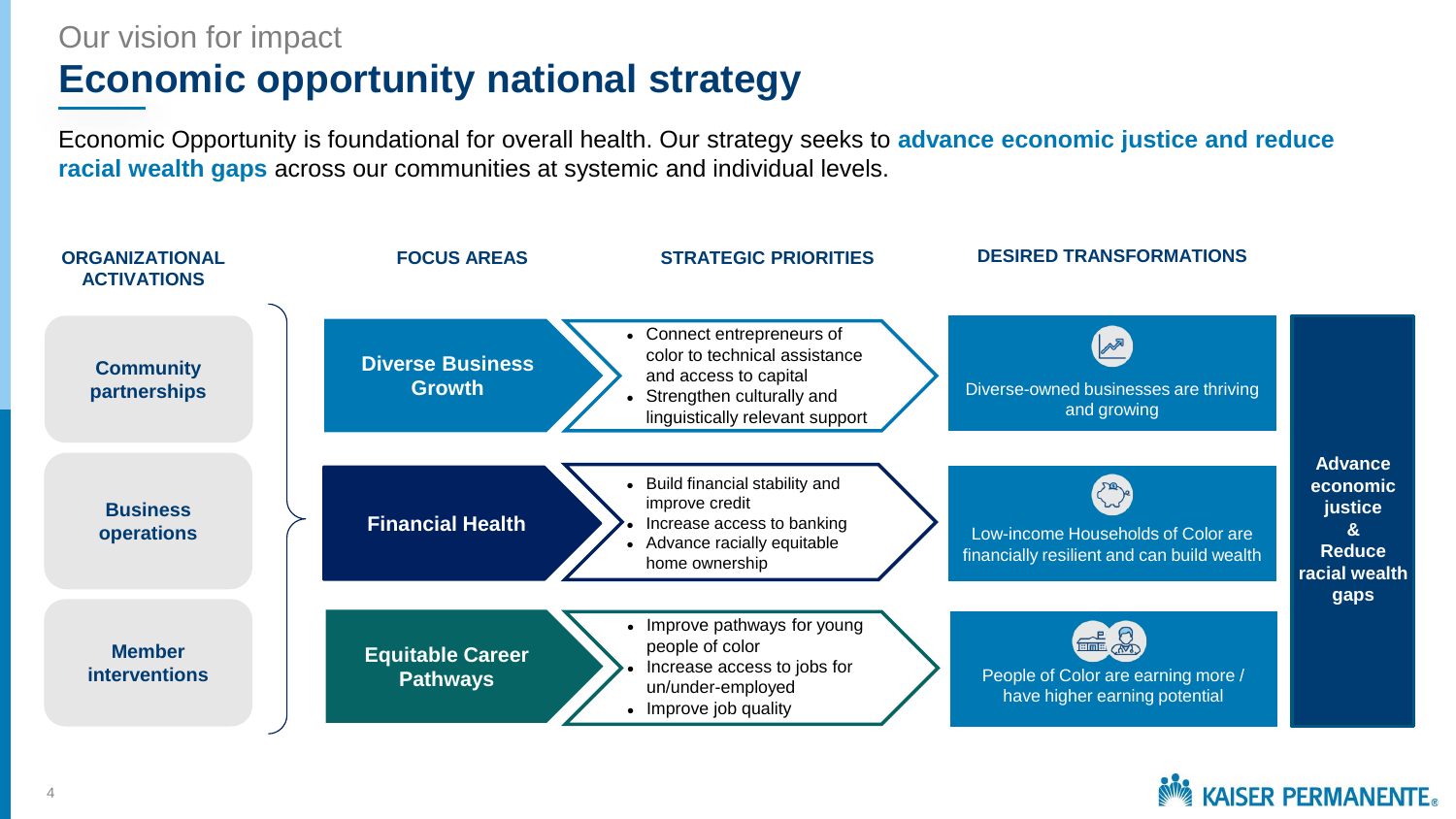# **Financial Health: Community Partnership Approach**

**Goal:** Increase low-income individuals' and households' financial resilience and support them to build wealth

Our approach seeks to build robust inclusive financial health ecosystems in KP communities, and to increase financial resilience of critical populations through improved access to financial coaching, opportunities to build credit, and increased access to safe, fair, anti-racist credit sources.



#### **National Partners**



**Scaling evidencebased, equitycentered financial coaching.**

- Embedding financial coaching into social services ranging from housing placement, job training, food pantries, and others.
- Serving **150+ community-based organizations** across KP markets to enhance and embed financial coaching in their offerings.



**Scaling effective creditbuilding interventions and products.**

Serving **60-80 community-based organizations** in KP markets to:

- Integrate credit-building curriculum within entrepreneur support programs
- Introduce rent-reporting in affordable housing properties
- Build industry alignment around safe small dollar lending products
- + Advocating for policies that advance the above.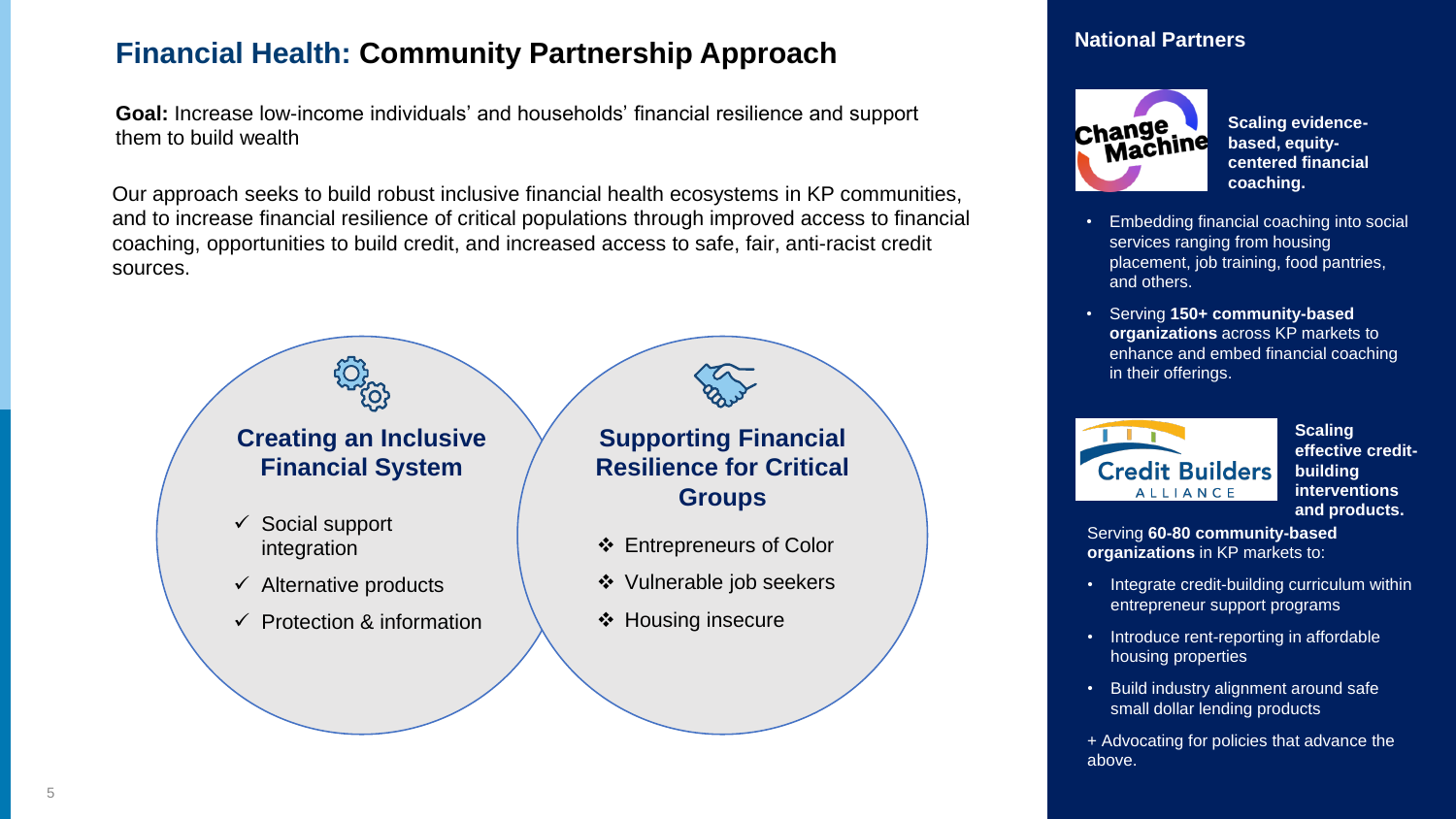# Request for Application **National Rent Reporting Pilot**

# Credit Builder's Alliance – Recommendation up to \$50,000 (2 years)

Seeking to bring more housing providers into the fold, Kaiser Permanente and Credit Builders Alliance are teaming up to provide grant funding and technical assistance that will support affordable housing providers in implementing robust rent reporting programs. This grant opportunity offers the resources and support needed to build staff knowledge, create a sound implementation plan, pull and review credit reports, and report rental payments to the credit bureaus. We're looking for forward thinking housing providers ready to pave the way towards making rent reporting a standard for all residents of affordable housing.

#### **Eligibility**

We are seeking affordable housing providers that:

- o Own and/or operate affordable housing
- Have the staff capacity to implement. This includes a designated point person to oversee the project, and resident service staff and/or property management staff that are willing to take on resident outreach and enrollment responsibilities.
- Are willing and able to coordinate with property management staff to ensure that rental payment data can flow to a rental servicer company.
- o Are committed to investing in rent reporting as a longterm strategy (beyond the initial grant period)
- o Are interested in building staff knowledge on credit issues
- o Can commit to actively participating in community of practice and tracking grant outcomes

#### **Purpose of the Funding Opportunity**

Kaiser Permanente is partnering with [Credit Builders Alliance](https://www.creditbuildersalliance.org/) a national nonprofit that supports organizations to integrate creditbuilding opportunities for low- to moderate income individuals. Together they will support affordable housing providers to implement to implement rent reporting into their service delivery. The goals are:

- Reduce credit invisibility among residents of affordable housing
- Equip housing provider staff with knowledge they need to support residents to build credit and achieve financial goals
- Spur a community of practice that utilizes and builds upon best practices for rent reporting implementation
- Scale rent reporting as a key credit and asset building strategy among Kaiser Community Partners

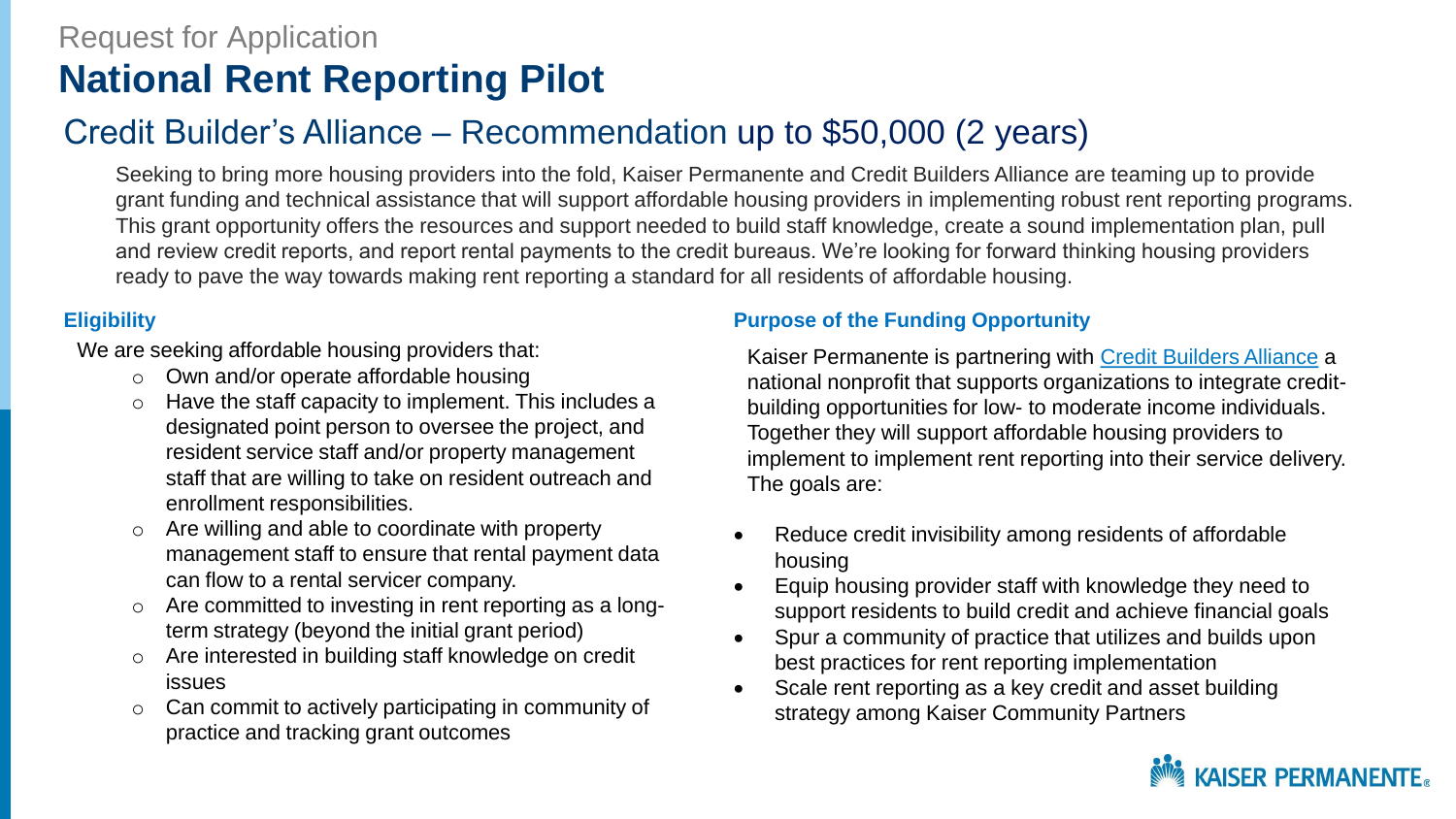# Request for Application **National Rent Reporting Cohort**



- Cohort calls: Housing provider staff will participate in monthly community of practice meetings for the first year. and quarterly in the second year
- Individual TA calls: Housing provider staff will participate in monthly individualized calls with a CBA technical assistance provider.
- Credit as an Asset (CAAA) Training: Housing providers will enroll one staff in CBA's six-week CAAA course in Fall 2022 or Spring 2023. CAAA is an interactive You can learn more about CAAA at:

<https://cbatraininginstitute.org/credit-as-asset/>

- CBA Access Set Up: If applicable, housing providers will credential to pull credit reports through CBA's Access program.
- Technical configuration: CBA will help housing providers understand their options, to identify and connect with a rental service company that is a best fit.
- Ongoing Renter Enrollment & Support
	- o As part of the TA, CBA will work with housing provider staff to develop a resident engagement and enrollment plan.

# **Types of Organizations to be Funded**

Affordable housing providers with the capacity to integrate rent reporting as a key component of support to residents.

## **Activities and Time Commitments**

While the grant term will take place over the course of two years, the grant activities and commitments will be most intensive during the first six months of program set up. During this time, CBA will conduct monthly trainings and individualized technical assistance calls to support housing providers in making timely key decisions around the technical elements of program set up. Housing providers will participate in a community of practice on a monthly basis in the first program year and on a quarterly basis in the second year. Housing providers must have at least one staff member in attendance for training and TA meetings but are welcome to include multiple staff.

| <b>Grant Activity</b>                     | <b>Grant Month</b> |                 |                |  |                 |   |  |  |  |  |  |  |  |  |                                                 |  |  |  |  |      |
|-------------------------------------------|--------------------|-----------------|----------------|--|-----------------|---|--|--|--|--|--|--|--|--|-------------------------------------------------|--|--|--|--|------|
|                                           |                    | $\vert 2 \vert$ | 3 <sup>1</sup> |  | $4 \mid 5 \mid$ | 6 |  |  |  |  |  |  |  |  | 7 8 9 10 11 12 13 14 15 16 17 18 19 20 21 22 23 |  |  |  |  | -241 |
| Cohort Calls (1hr/mo)                     |                    |                 |                |  |                 |   |  |  |  |  |  |  |  |  |                                                 |  |  |  |  |      |
| Individual TA Calls (45 min/mo)           |                    |                 |                |  |                 |   |  |  |  |  |  |  |  |  |                                                 |  |  |  |  |      |
| Credit as an Asset Training* (6 sessions) |                    |                 |                |  |                 |   |  |  |  |  |  |  |  |  |                                                 |  |  |  |  |      |
| CBA Access Set Up                         |                    |                 |                |  |                 |   |  |  |  |  |  |  |  |  |                                                 |  |  |  |  |      |
| <b>Technical Configuration</b>            |                    |                 |                |  |                 |   |  |  |  |  |  |  |  |  |                                                 |  |  |  |  |      |
| Ongoing Renter Enrollment & Support       |                    |                 |                |  |                 |   |  |  |  |  |  |  |  |  |                                                 |  |  |  |  |      |